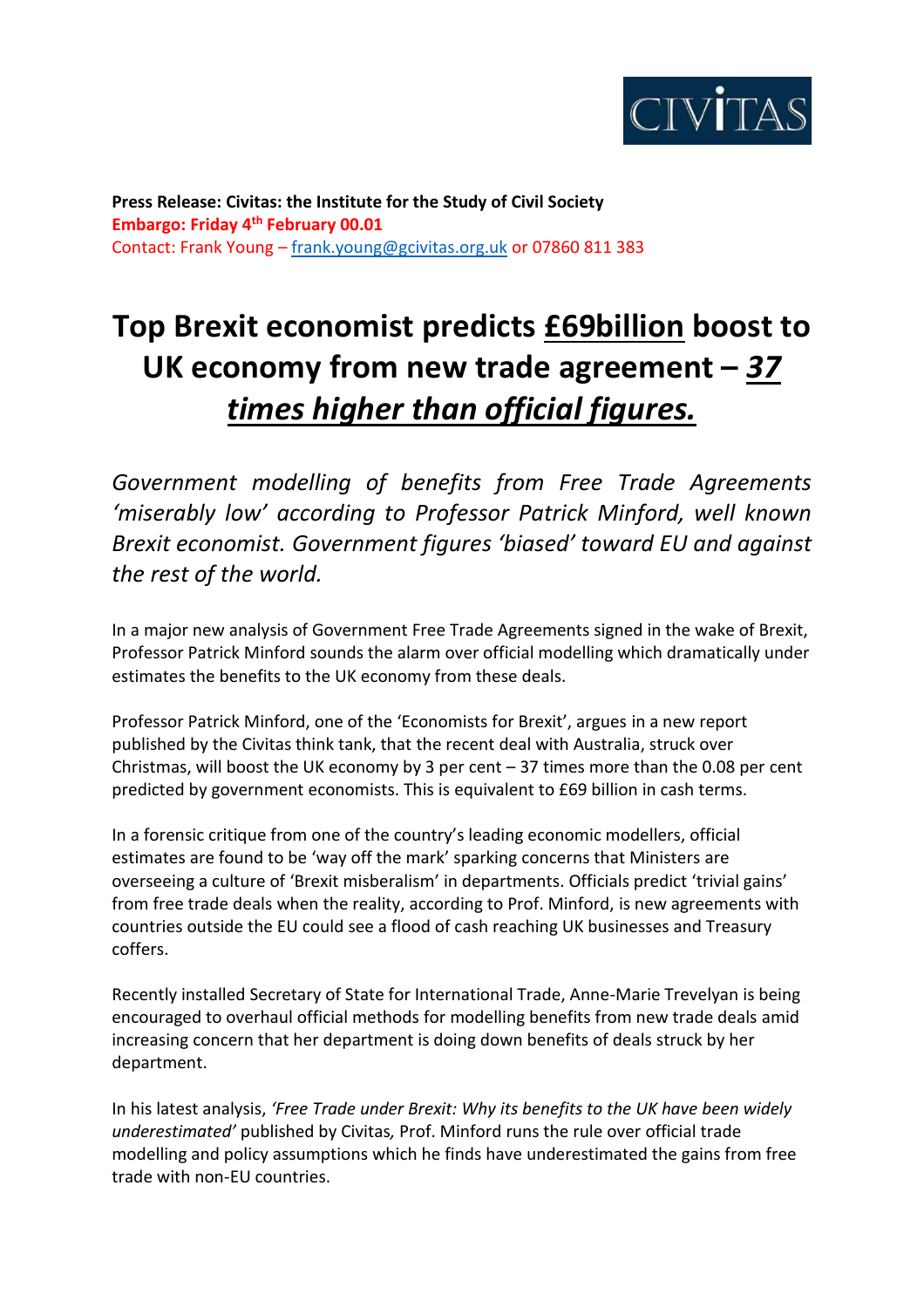The UK government has rolled over almost all Free Trade Agreements between the EU and non-EU countries, negotiated new deals with Australia and New Zealand and formally applied to join the Comprehensive and Progressive Agreement for Trans-Pacific Partnership (CPTPP), the Asia-wide trade pact. Professor Minford expresses 'surprise' that official calculations underestimate the gains from these deals.

In *'Free Trade under Brexit: Why its benefits to the UK have been widely underestimated'* published by Civitas, Prof. Minford challenges official assumptions around so called 'gravity' in economic modelling and questions why they predict 'trivial' economic gains from new Free Trade Agreements. This popular theory has a bias towards trade with European countries at the expense of doing business with more distant markets, proximity is substituted for competitive advantage.

Fashionable economic opinion uses gravity theory to predict that the UK will be poorer after leaving the EU but Professor Minford shows that this model fails to fit the facts of UK trade and uses his own model which succeeds in doing so to predict 'big gains from free trade with the rest of the world and no loss from moving from the EU status quo to a Free Trade Agreement with the EU. Professor Minford is forensic in his analysis and debunks 'false policy assumptions' which together with the poor' gravity' modelling bias calculations towards negativity.

Professor Patrick Minford said:

*'Why are UK officials indulging in miserably low predictions from Free Trade Agreements? Official calculations are biased towards nearby countries, or the European Union in other words, when benefits from deals outside the EU are huge.* 

*'Looking at the recent Australia agreement which was struck over Christmas, officials predict a trivial gain to the UK economy of less than 0.08 per cent or £1.9 billion. Using a new model which looks at potential for trade with the rest of the world based on comparative advantage the benefit of this agreement alone is likely to be £69 billion some 37 times higher than government figures. There is a culture of 'misberalism' at the heart of government modelling and we need to overhaul these methods urgently.*

*'We need an urgent reset to recognise the big gains to be made with becoming a trading super power with the rest of the world. Government figures look way off the mark and underestimate the benefits of our new global Free Trade Agreements.'*

ENDS

## **NOTE TO EDITORS**

For media enquiries or a copy of the full report, please contact Frank Young, Civitas editorial director on **frank.young@civitas.org.uk** or 07860 811383